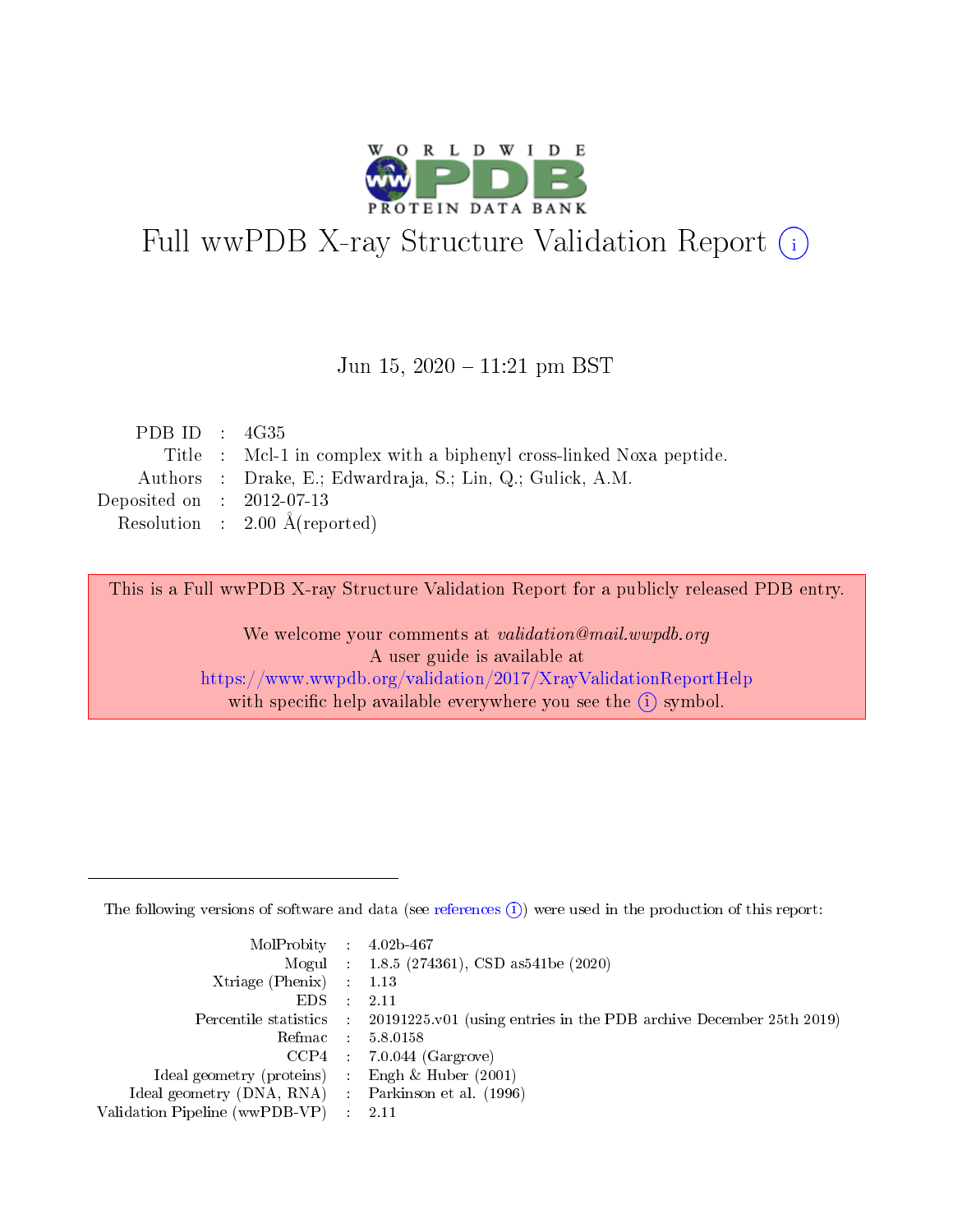# 1 [O](https://www.wwpdb.org/validation/2017/XrayValidationReportHelp#overall_quality)verall quality at a glance  $(i)$

The following experimental techniques were used to determine the structure: X-RAY DIFFRACTION

The reported resolution of this entry is 2.00 Å.

Percentile scores (ranging between 0-100) for global validation metrics of the entry are shown in the following graphic. The table shows the number of entries on which the scores are based.



| Metric                | Whole archive<br>$(\#\text{Entries})$ | Similar resolution<br>$(\#\text{Entries},\,\text{resolution}\,\,\text{range}(\textup{\AA}))$ |
|-----------------------|---------------------------------------|----------------------------------------------------------------------------------------------|
| $R_{free}$            | 130704                                | 8085 (2.00-2.00)                                                                             |
| Clashscore            | 141614                                | $9178(2.00-2.00)$                                                                            |
| Ramachandran outliers | 138981                                | $9054(2.00-2.00)$                                                                            |
| Sidechain outliers    | 138945                                | $9053(2.00-2.00)$                                                                            |
| RSRZ outliers         | 127900                                | 7900 (2.00-2.00)                                                                             |

The table below summarises the geometric issues observed across the polymeric chains and their fit to the electron density. The red, orange, yellow and green segments on the lower bar indicate the fraction of residues that contain outliers for  $>=3, 2, 1$  and 0 types of geometric quality criteria respectively. A grey segment represents the fraction of residues that are not modelled. The numeric value for each fraction is indicated below the corresponding segment, with a dot representing fractions  $\epsilon=5\%$  The upper red bar (where present) indicates the fraction of residues that have poor fit to the electron density. The numeric value is given above the bar.

| Mol | Chain   Length | Quality of chain |     |  |     |  |  |
|-----|----------------|------------------|-----|--|-----|--|--|
|     | 165            | $\%$<br>65%      | 11% |  | 22% |  |  |
|     |                | 95%              |     |  | 5%  |  |  |

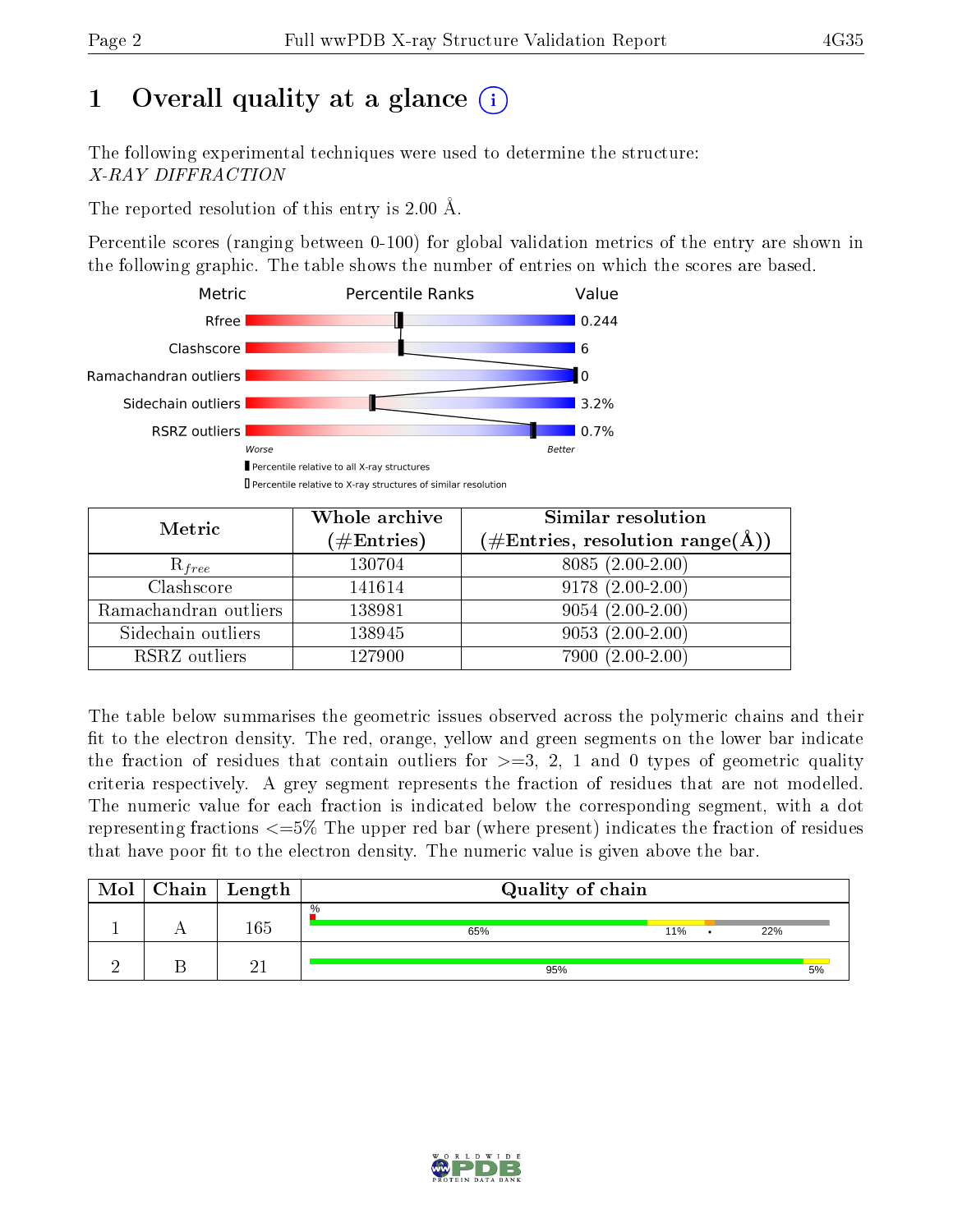# 2 Entry composition  $\left( \cdot \right)$

There are 4 unique types of molecules in this entry. The entry contains 1255 atoms, of which 0 are hydrogens and 0 are deuteriums.

In the tables below, the ZeroOcc column contains the number of atoms modelled with zero occupancy, the AltConf column contains the number of residues with at least one atom in alternate conformation and the Trace column contains the number of residues modelled with at most 2 atoms.

• Molecule 1 is a protein called Induced myeloid leukemia cell differentiation protein Mcl-1 homolog.

| Mol | Chain | Residues | $\rm{Atoms}$                 |     |     |  | ZeroOcc | $\vert$ AltConf $\vert$ | $^\shortparallel$ Trace |
|-----|-------|----------|------------------------------|-----|-----|--|---------|-------------------------|-------------------------|
|     |       | 129      | $\mathrm{Total}$<br>$1050\,$ | 668 | 193 |  |         |                         |                         |

There are 8 discrepancies between the modelled and reference sequences:

| ${\rm Chain}$ | Residue | Modelled   | Actual | Comment               | Reference         |
|---------------|---------|------------|--------|-----------------------|-------------------|
| А             | 163     | <b>GLY</b> |        | <b>EXPRESSION TAG</b> | <b>UNP P97287</b> |
| А             | 164     | <b>PRO</b> |        | <b>EXPRESSION TAG</b> | <b>UNP P97287</b> |
| А             | 165     | <b>LEU</b> |        | <b>EXPRESSION TAG</b> | <b>UNP P97287</b> |
| А             | 166     | <b>GLY</b> |        | <b>EXPRESSION TAG</b> | <b>UNP P97287</b> |
| А             | 167     | SER.       |        | <b>EXPRESSION TAG</b> | <b>UNP P97287</b> |
| А             | 168     | <b>PRO</b> |        | <b>EXPRESSION TAG</b> | <b>UNP P97287</b> |
| А             | 169     | <b>GLU</b> |        | <b>EXPRESSION TAG</b> | <b>UNP P97287</b> |
|               | 170     | <b>PHE</b> |        | <b>EXPRESSION TAG</b> | <b>UNP P97287</b> |

Molecule 2 is a protein called Noxa BH3 peptide (cysteine-mediated cross-linked).

| Mol | Chain   Residues | Atoms |  |    | $ZeroOcc \mid AltConf \mid Trace \mid$ |  |  |  |
|-----|------------------|-------|--|----|----------------------------------------|--|--|--|
|     | ∠⊥               | fotal |  | วว |                                        |  |  |  |

• Molecule 3 is 4,4'-bis(bromomethyl)biphenyl (three-letter code: 4BP) (formula:  $C_{14}H_{12}Br_2$ ).

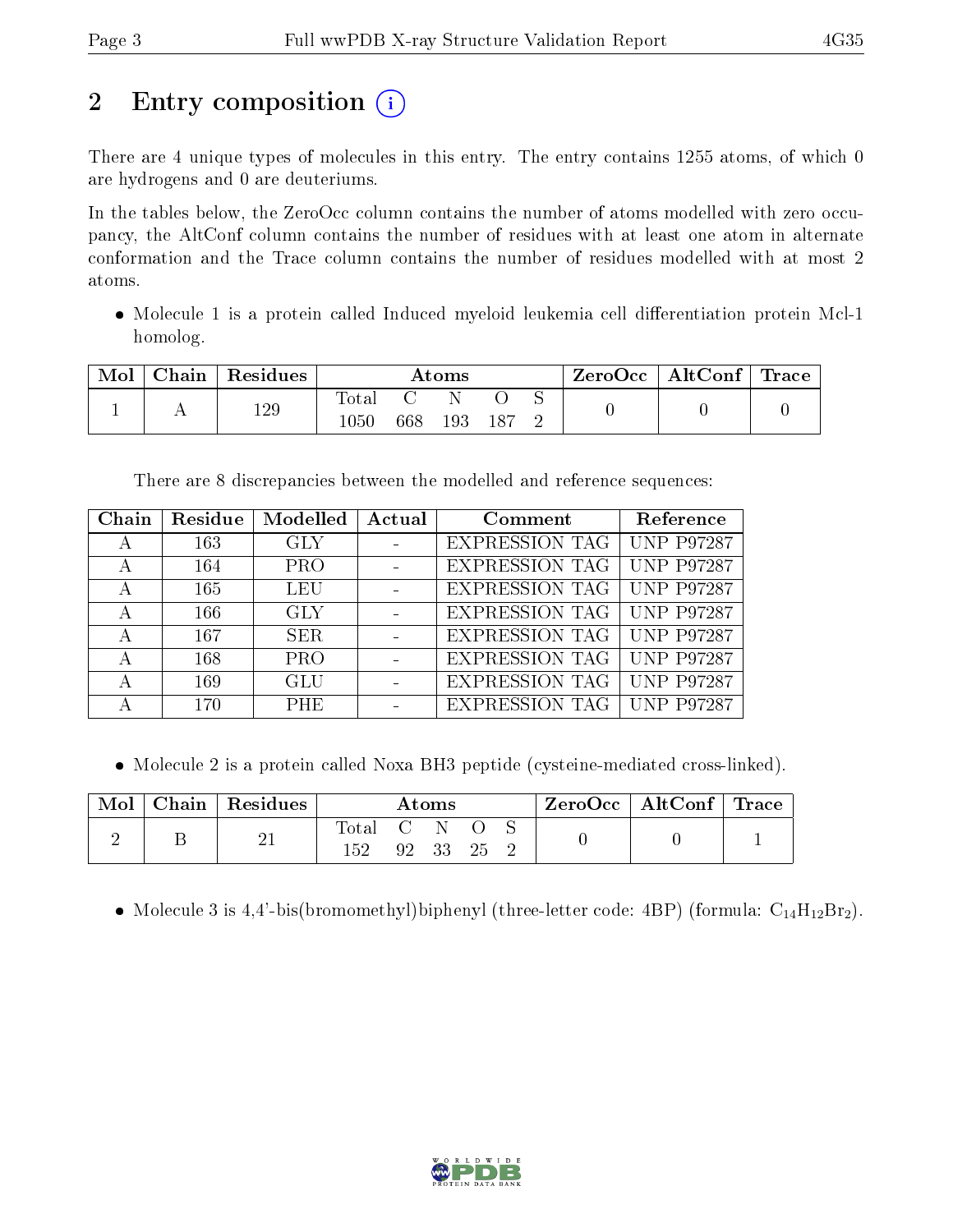

|  | $\blacksquare$ Mol $\parallel$ Chain $\parallel$ Residues $\parallel$ | Atoms | ZeroOcc   AltConf |  |
|--|-----------------------------------------------------------------------|-------|-------------------|--|
|  |                                                                       | Total |                   |  |

 $\bullet\,$  Molecule 4 is water.

|  | Mol   Chain   Residues | Atoms                             | $ZeroOcc \   \ AltConf \  $ |
|--|------------------------|-----------------------------------|-----------------------------|
|  | 35                     | Total O<br>35 <sub>1</sub><br>-35 |                             |
|  |                        | Total O                           |                             |

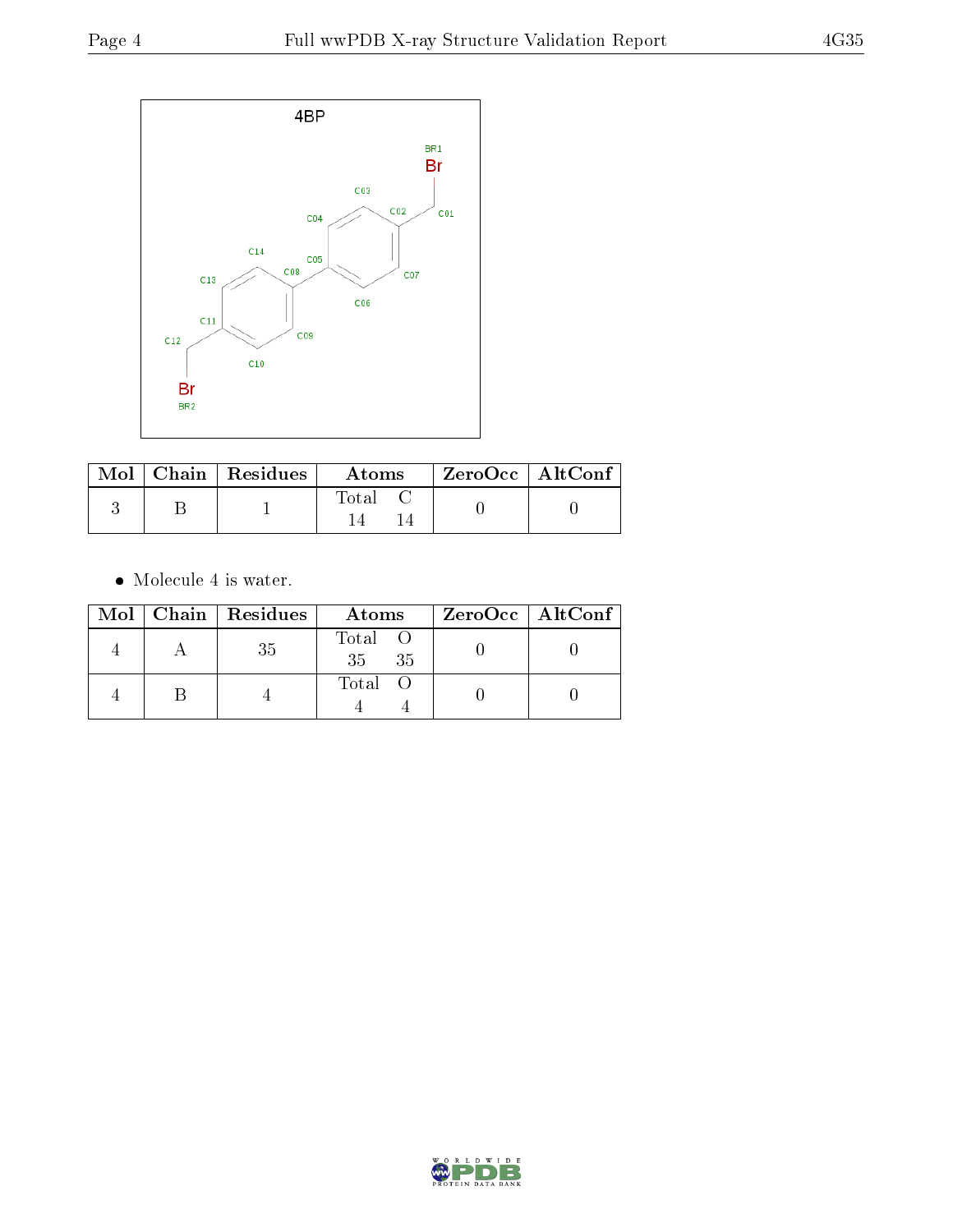$\Xi^-$ 21  $\Xi$ 

## 3 Residue-property plots  $(i)$

These plots are drawn for all protein, RNA and DNA chains in the entry. The first graphic for a chain summarises the proportions of the various outlier classes displayed in the second graphic. The second graphic shows the sequence view annotated by issues in geometry and electron density. Residues are color-coded according to the number of geometric quality criteria for which they contain at least one outlier: green  $= 0$ , yellow  $= 1$ , orange  $= 2$  and red  $= 3$  or more. A red dot above a residue indicates a poor fit to the electron density (RSRZ  $> 2$ ). Stretches of 2 or more consecutive residues without any outlier are shown as a green connector. Residues present in the sample, but not in the model, are shown in grey.

• Molecule 1: Induced myeloid leukemia cell differentiation protein Mcl-1 homolog



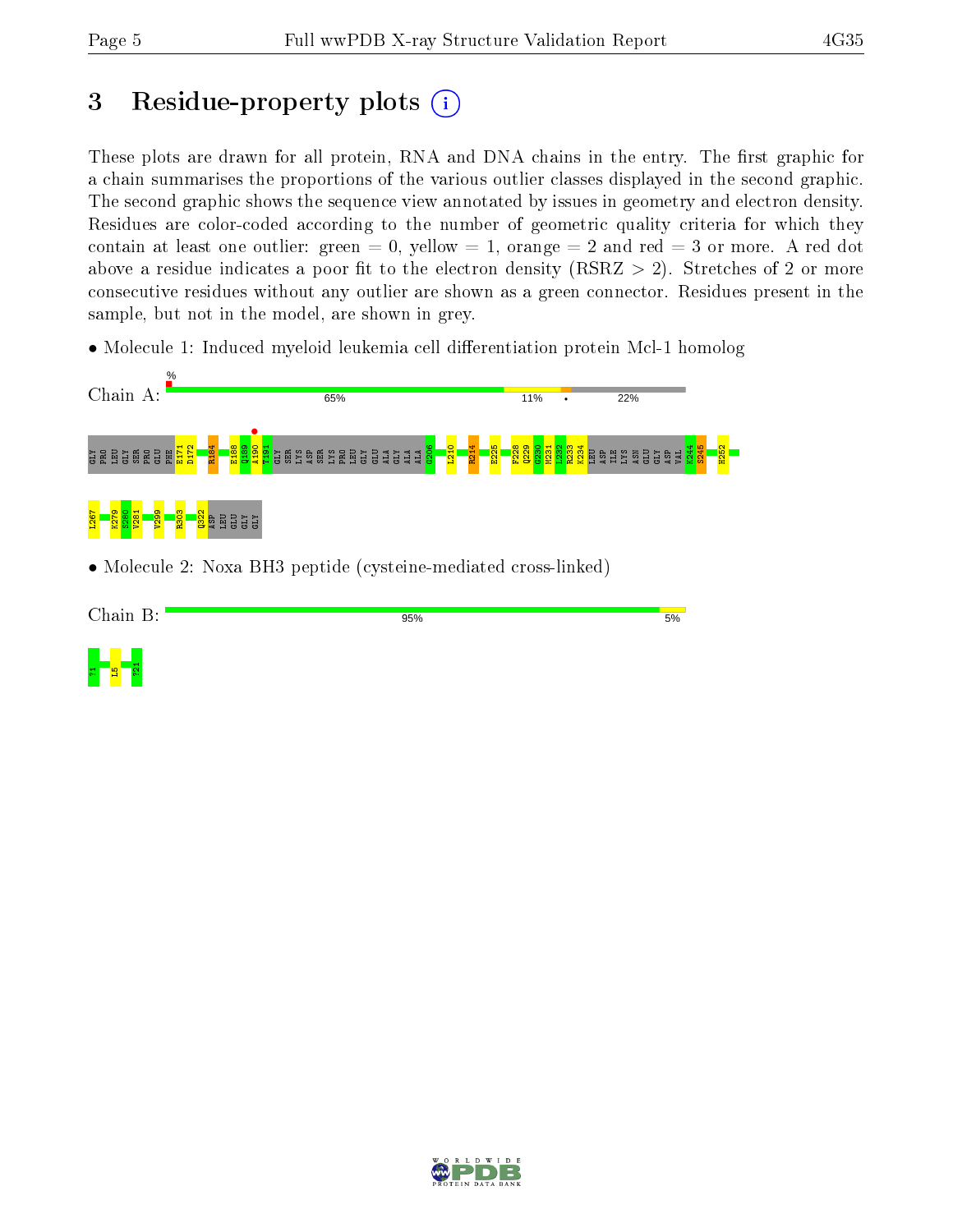## 4 Data and refinement statistics  $(i)$

| Property                                                             | Value                                            | Source     |
|----------------------------------------------------------------------|--------------------------------------------------|------------|
| Space group                                                          | P 21 21 21                                       | Depositor  |
| Cell constants                                                       | 47.97Å<br>$42.04\rm\AA$<br>$68.60\text{\AA}$     | Depositor  |
| a, b, c, $\alpha$ , $\beta$ , $\gamma$                               | $90.00^{\circ}$ $90.00^{\circ}$<br>$90.00^\circ$ |            |
| Resolution $(A)$                                                     | 39.31<br>2.00<br>$\frac{1}{2}$                   | Depositor  |
|                                                                      | 28.71<br>$-2.00$                                 | <b>EDS</b> |
| % Data completeness                                                  | $99.3(39.31-2.00)$                               | Depositor  |
| (in resolution range)                                                | 99.4 (28.71-2.00)                                | <b>EDS</b> |
| $R_{merge}$                                                          | (Not available)                                  | Depositor  |
| $\mathbf{R}_{sym}$                                                   | (Not available)                                  | Depositor  |
| $\langle I/\sigma(I) \rangle^{-1}$                                   | $4.82$ (at 2.00Å)                                | Xtriage    |
| Refinement program                                                   | REFMAC 5.5.0088                                  | Depositor  |
|                                                                      | 0.192,<br>0.239                                  | Depositor  |
| $R, R_{free}$                                                        | 0.192<br>0.244                                   | DCC        |
| $R_{free}$ test set                                                  | 468 reflections $(4.79\%)$                       | wwPDB-VP   |
| Wilson B-factor $(A^2)$                                              | 25.3                                             | Xtriage    |
| Anisotropy                                                           | 0.066                                            | Xtriage    |
| Bulk solvent $k_{sol}(e/\mathring{A}^3)$ , $B_{sol}(\mathring{A}^2)$ | $0.38$ , 67.6                                    | <b>EDS</b> |
| L-test for twinning <sup>2</sup>                                     | $< L >$ = 0.48, $< L^2 >$ = 0.31                 | Xtriage    |
| Estimated twinning fraction                                          | No twinning to report.                           | Xtriage    |
| $F_o, F_c$ correlation                                               | 0.94                                             | <b>EDS</b> |
| Total number of atoms                                                | 1255                                             | wwPDB-VP   |
| Average B, all atoms $(A^2)$                                         | 27.0                                             | wwPDB-VP   |

Xtriage's analysis on translational NCS is as follows: The largest off-origin peak in the Patterson function is 10.05% of the height of the origin peak. No significant pseudotranslation is detected.

<sup>&</sup>lt;sup>2</sup>Theoretical values of  $\langle |L| \rangle$ ,  $\langle L^2 \rangle$  for acentric reflections are 0.5, 0.333 respectively for untwinned datasets, and 0.375, 0.2 for perfectly twinned datasets.



<span id="page-5-1"></span><span id="page-5-0"></span><sup>1</sup> Intensities estimated from amplitudes.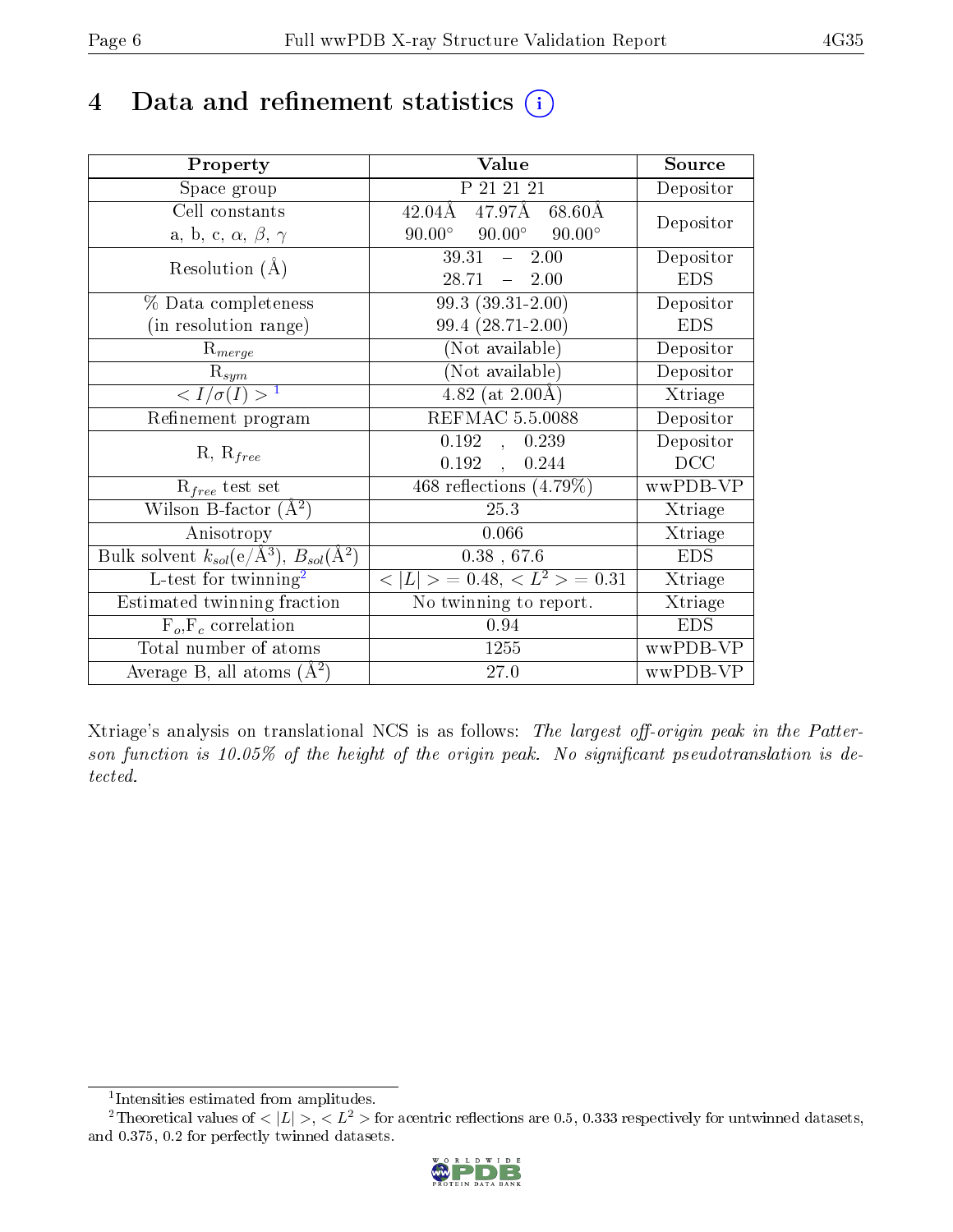# 5 Model quality  $(i)$

### 5.1 Standard geometry (i)

Bond lengths and bond angles in the following residue types are not validated in this section: 4BP, NH2, ACE, DCY

The Z score for a bond length (or angle) is the number of standard deviations the observed value is removed from the expected value. A bond length (or angle) with  $|Z| > 5$  is considered an outlier worth inspection. RMSZ is the root-mean-square of all Z scores of the bond lengths (or angles).

| Mol | Chain |      | Bond lengths | Bond angles |                    |  |
|-----|-------|------|--------------|-------------|--------------------|--|
|     |       | RMSZ | # $ Z  > 5$  | RMSZ        | $\# Z  > 5$        |  |
|     |       | 1.01 | 0/1069       | 0.93        | $1/1438$ $(0.1\%)$ |  |
| 2   |       | 0.92 | 0/141        | 0.94        | 0/186              |  |
| AH  | Αll   | 1.00 | 0/1210       | 0.93        | $1/1624$ $(0.1\%)$ |  |

Chiral center outliers are detected by calculating the chiral volume of a chiral center and verifying if the center is modelled as a planar moiety or with the opposite hand.A planarity outlier is detected by checking planarity of atoms in a peptide group, atoms in a mainchain group or atoms of a sidechain that are expected to be planar.

|  | $\mid$ Mol $\mid$ Chain $\mid$ #Chirality outliers $\mid$ #Planarity outliers $\mid$ |
|--|--------------------------------------------------------------------------------------|
|  |                                                                                      |

There are no bond length outliers.

All (1) bond angle outliers are listed below:

| $\vert$ Mol $\vert$ Chain $\vert$ Res $\vert$ Type $\vert$ |  | Atoms                                      | Observed $(^\circ)$   Ideal $(^\circ)$ |            |
|------------------------------------------------------------|--|--------------------------------------------|----------------------------------------|------------|
|                                                            |  | $-214$   ARG   NE-CZ-NH1   5.23 $^{\circ}$ | 122.92                                 | $120.30\,$ |

There are no chirality outliers.

All (1) planarity outliers are listed below:

|  |     | $\mid$ Mol $\mid$ Chain $\mid$ Res $\mid$ Type $\mid$ Group |
|--|-----|-------------------------------------------------------------|
|  | 245 | SER Peptide                                                 |

### 5.2 Too-close contacts  $\overline{a}$

In the following table, the Non-H and H(model) columns list the number of non-hydrogen atoms and hydrogen atoms in the chain respectively. The H(added) column lists the number of hydrogen atoms added and optimized by MolProbity. The Clashes column lists the number of clashes within

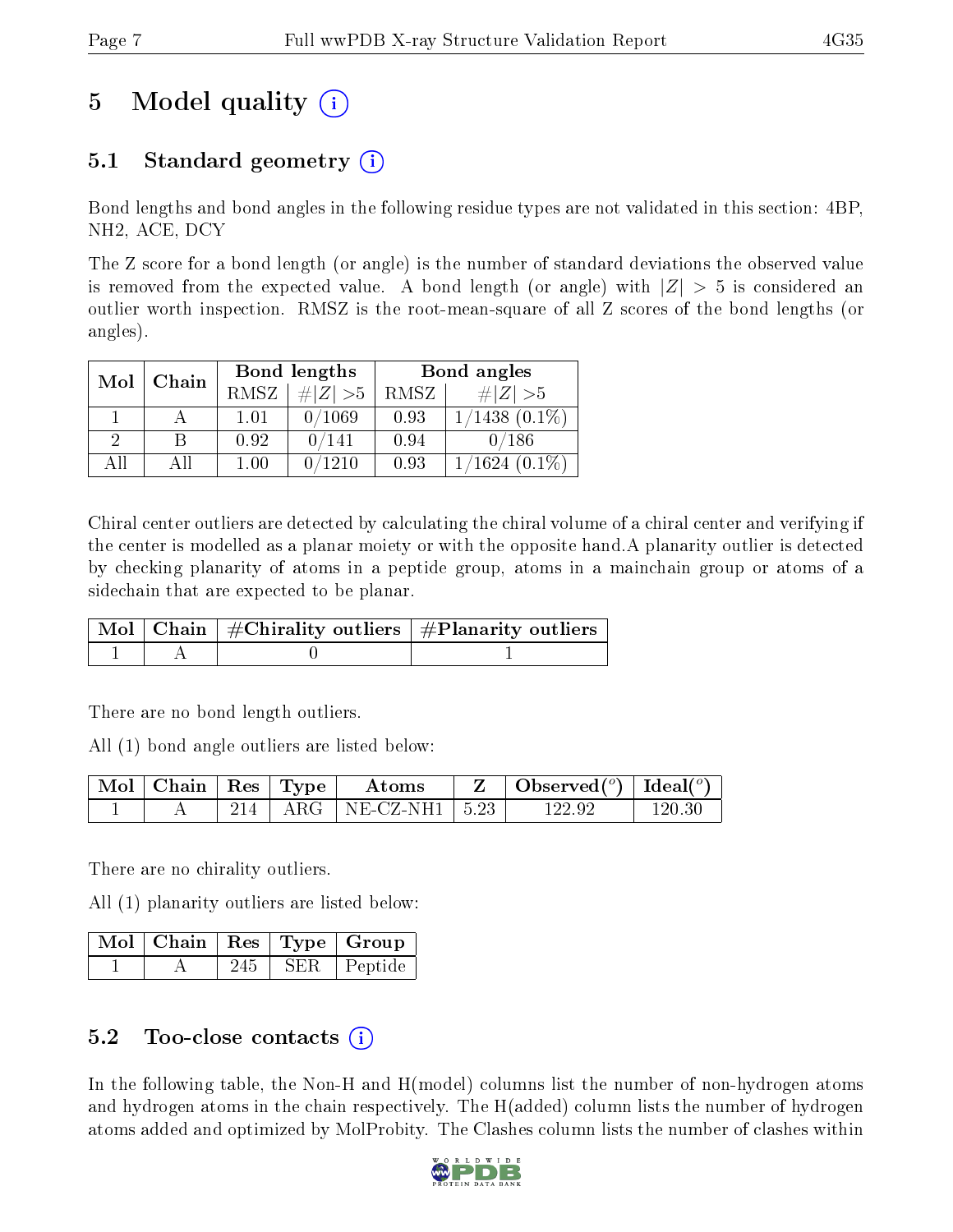|  |      | Mol   Chain   Non-H   H(model)   H(added) |      | $\mid$ Clashes $\mid$ Symm-Clashes |
|--|------|-------------------------------------------|------|------------------------------------|
|  | 1050 |                                           | 1032 |                                    |
|  | 152  |                                           | 163  |                                    |
|  |      |                                           |      |                                    |
|  | 35   |                                           |      |                                    |
|  |      |                                           |      |                                    |
|  | 1255 |                                           | 1203 |                                    |

the asymmetric unit, whereas Symm-Clashes lists symmetry related clashes.

The all-atom clashscore is defined as the number of clashes found per 1000 atoms (including hydrogen atoms). The all-atom clashscore for this structure is 6.

All (15) close contacts within the same asymmetric unit are listed below, sorted by their clash magnitude.

| $\rm{Atom\text{-}1}$ | Atom-2               | Interatomic    | Clash         |
|----------------------|----------------------|----------------|---------------|
|                      |                      | distance $(A)$ | overlap $(A)$ |
| 1:A:172:ASP:OD2      | 1: A:303:ARG:NH1     | 1.95           | 0.99          |
| 1: A: 188: GLU: OE2  | 1: A:214: ARG:HD3    | 1.65           | 0.97          |
| 1:A:225:GLU:O        | 1: A:229: GLN: HG3   | 1.79           | 0.82          |
| 1:A:172:ASP:CG       | 1: A: 303: ARG: HH12 | 1.87           | 0.77          |
| 1:A:171:GLU:OE1      | 4: A:421: HOH: O     | 2.15           | 0.63          |
| 1: A: 233: ARG: O    | 1: A:234:LYS:HG2     | 2.05           | 0.56          |
| 1:A:299:VAL:O        | 1: A:303:ARG:HB2     | 2.07           | 0.55          |
| 1:A:190:ALA:O        | 1: A:279: LYS: HG2   | 2.11           | 0.50          |
| $1: A:228:$ PHE:HA   | 1: A:231: MET:HE2    | 1.95           | 0.47          |
| 1:A:184:ARG:HG2      | 1: A:210:LEU:HD11    | 2.00           | 0.44          |
| 1: A: 188: GLU: OE2  | 1: A:214: ARG: NH1   | 2.50           | 0.43          |
| 1:A:172:ASP:OD1      | 1: A:303:ARG:NH2     | 2.48           | 0.43          |
| 1: A: 322: GLN: HB3  | $1:$ A:322:GLN:HE21  | 1.43           | 0.43          |
| 1:A:188:GLU:OE2      | 1:A:214:ARG:CD       | 2.52           | 0.42          |
| 1: A:267:LEU:CD2     | 2: B: 5: LEU: HD13   | 2.51           | 0.40          |

There are no symmetry-related clashes.

### 5.3 Torsion angles (i)

#### 5.3.1 Protein backbone (i)

In the following table, the Percentiles column shows the percent Ramachandran outliers of the chain as a percentile score with respect to all X-ray entries followed by that with respect to entries of similar resolution.

The Analysed column shows the number of residues for which the backbone conformation was

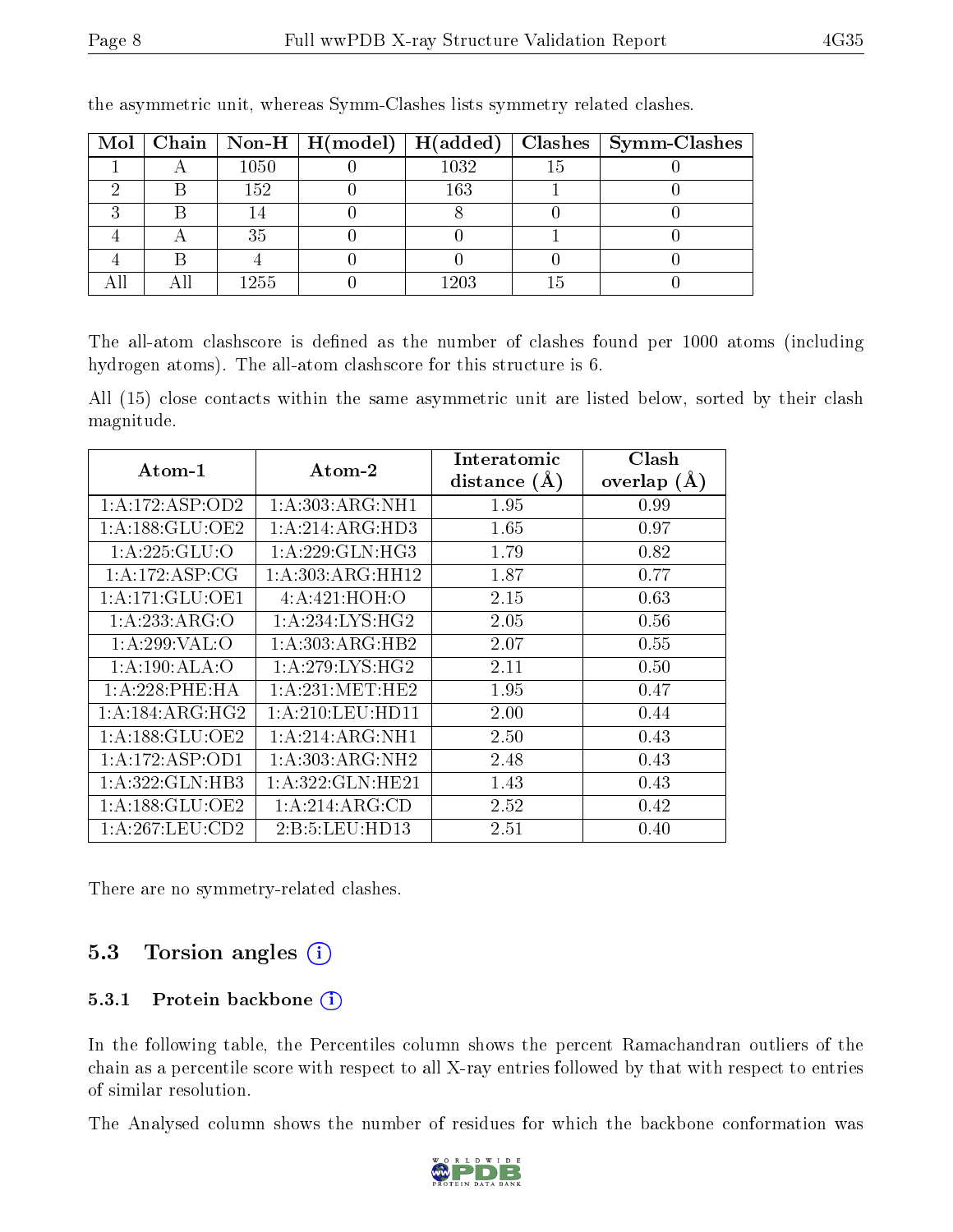| Mol            | Chain | Analysed        | Favoured    |          | $\parallel$ Allowed $\parallel$ Outliers $\parallel$ | Percentiles                     |                     |
|----------------|-------|-----------------|-------------|----------|------------------------------------------------------|---------------------------------|---------------------|
|                |       | 123/165(74%)    | $120(98\%)$ | $3(2\%)$ |                                                      | $\vert$ 100 $\vert$ 100 $\vert$ |                     |
| $\overline{2}$ | B     | $18/21(86\%)$   | $18(100\%)$ |          |                                                      | 100                             | $\vert$ 100 $\vert$ |
| All            | All   | $141/186(76\%)$ | $138(98\%)$ | $3(2\%)$ |                                                      | 100                             | $\vert$ 100 $\vert$ |

analysed, and the total number of residues.

There are no Ramachandran outliers to report.

#### 5.3.2 Protein sidechains (i)

In the following table, the Percentiles column shows the percent sidechain outliers of the chain as a percentile score with respect to all X-ray entries followed by that with respect to entries of similar resolution.

The Analysed column shows the number of residues for which the sidechain conformation was analysed, and the total number of residues.

| Mol | Chain | Analysed        | Rotameric   Outliers |       | Percentiles                  |     |
|-----|-------|-----------------|----------------------|-------|------------------------------|-----|
|     |       | 110/139(79%)    | $106(96\%)$          | 4(4%) | 35 <sup>1</sup>              | 34  |
|     |       | $15/15$ (100\%) | $15(100\%)$          |       | $\overline{100}$ $^{\prime}$ | 100 |
| All | All   | $125/154(81\%)$ | 121(97%)             | 4(3%) | 39                           | 38  |

All (4) residues with a non-rotameric sidechain are listed below:

| Mol | Chain | Res | Type       |
|-----|-------|-----|------------|
|     |       | 184 | $\rm{ARG}$ |
|     |       | 245 | SER.       |
|     |       | 252 | <b>HIS</b> |
|     |       | 281 |            |

Some sidechains can be flipped to improve hydrogen bonding and reduce clashes. All (2) such sidechains are listed below:

| Mol | Chain | Res  | Type  |
|-----|-------|------|-------|
|     |       | 189. | GLA   |
|     |       | マツソ  | GH IN |

#### 5.3.3 RNA (i)

There are no RNA molecules in this entry.

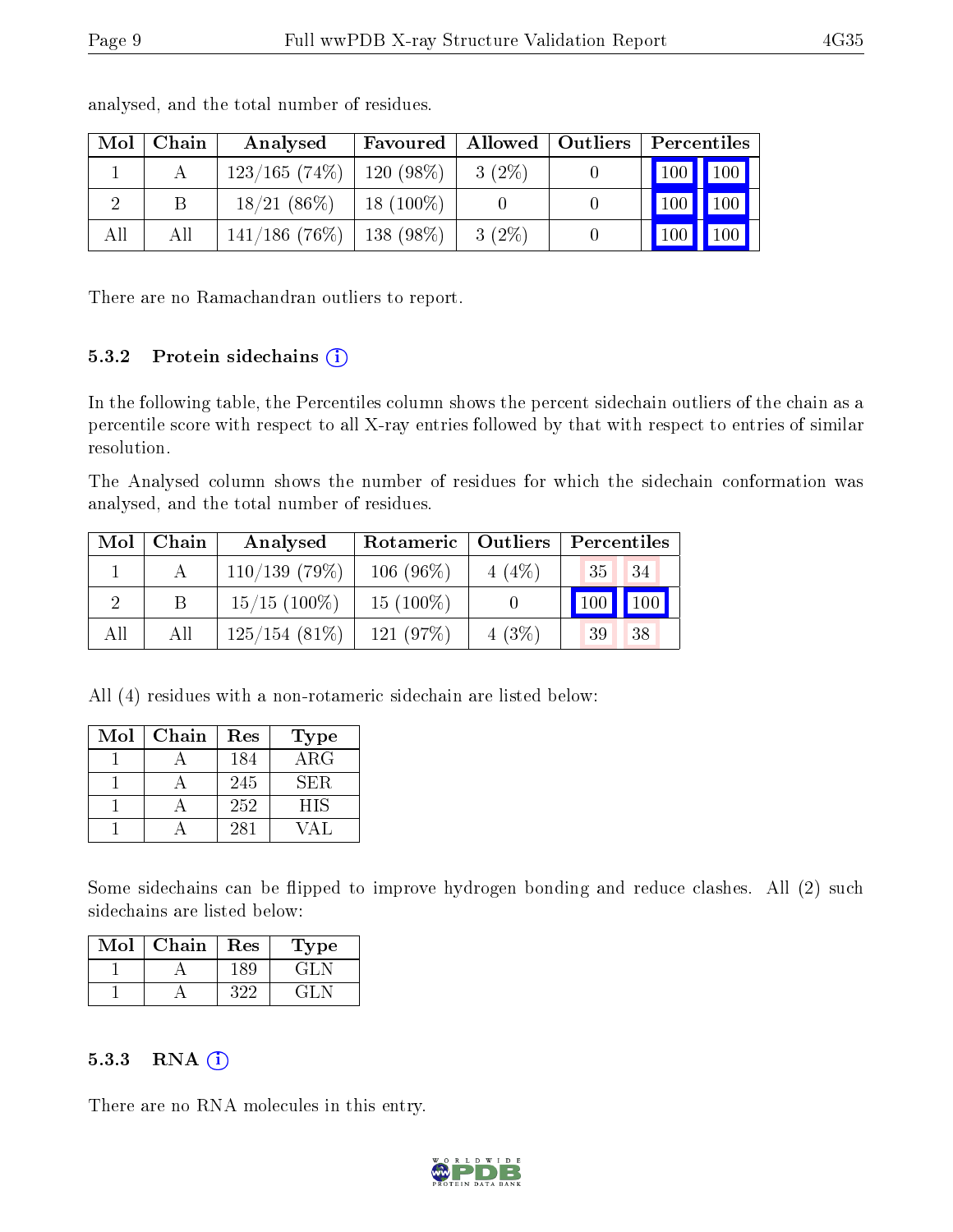#### 5.4 Non-standard residues in protein, DNA, RNA chains (i)

1 non-standard protein/DNA/RNA residue is modelled in this entry.

There are no bond length outliers.

There are no bond angle outliers.

There are no chirality outliers.

There are no torsion outliers.

There are no ring outliers.

No monomer is involved in short contacts.

#### 5.5 Carbohydrates (i)

There are no carbohydrates in this entry.

### 5.6 Ligand geometry  $(i)$

1 ligand is modelled in this entry.

In the following table, the Counts columns list the number of bonds (or angles) for which Mogul statistics could be retrieved, the number of bonds (or angles) that are observed in the model and the number of bonds (or angles) that are defined in the Chemical Component Dictionary. The Link column lists molecule types, if any, to which the group is linked. The Z score for a bond length (or angle) is the number of standard deviations the observed value is removed from the expected value. A bond length (or angle) with  $|Z| > 2$  is considered an outlier worth inspection. RMSZ is the root-mean-square of all Z scores of the bond lengths (or angles).

| Mol | $\mid$ Type $\mid$ Chain $\mid$ Res $\mid$ |         | Link |                               | Bond lengths |               |            | Bond angles     |  |
|-----|--------------------------------------------|---------|------|-------------------------------|--------------|---------------|------------|-----------------|--|
|     |                                            |         |      | RMSZ $ #Z  > 2$  <br>Counts ' |              | Counts   RMSZ |            | $\perp$ # $ Z $ |  |
|     | 4BP                                        | $101\,$ |      | 15, 15, 17                    | 0.59         |               | 20, 20, 22 | 1.09            |  |

In the following table, the Chirals column lists the number of chiral outliers, the number of chiral centers analysed, the number of these observed in the model and the number defined in the Chemical Component Dictionary. Similar counts are reported in the Torsion and Rings columns. '-' means no outliers of that kind were identified.

|     |  |        | Mol   Type   Chain   Res   Link   Chirals   Torsions   Rings |  |
|-----|--|--------|--------------------------------------------------------------|--|
| 4BP |  | $\sim$ | $0/4/4/8$   $0/2/2/2$                                        |  |

There are no bond length outliers.

There are no bond angle outliers.

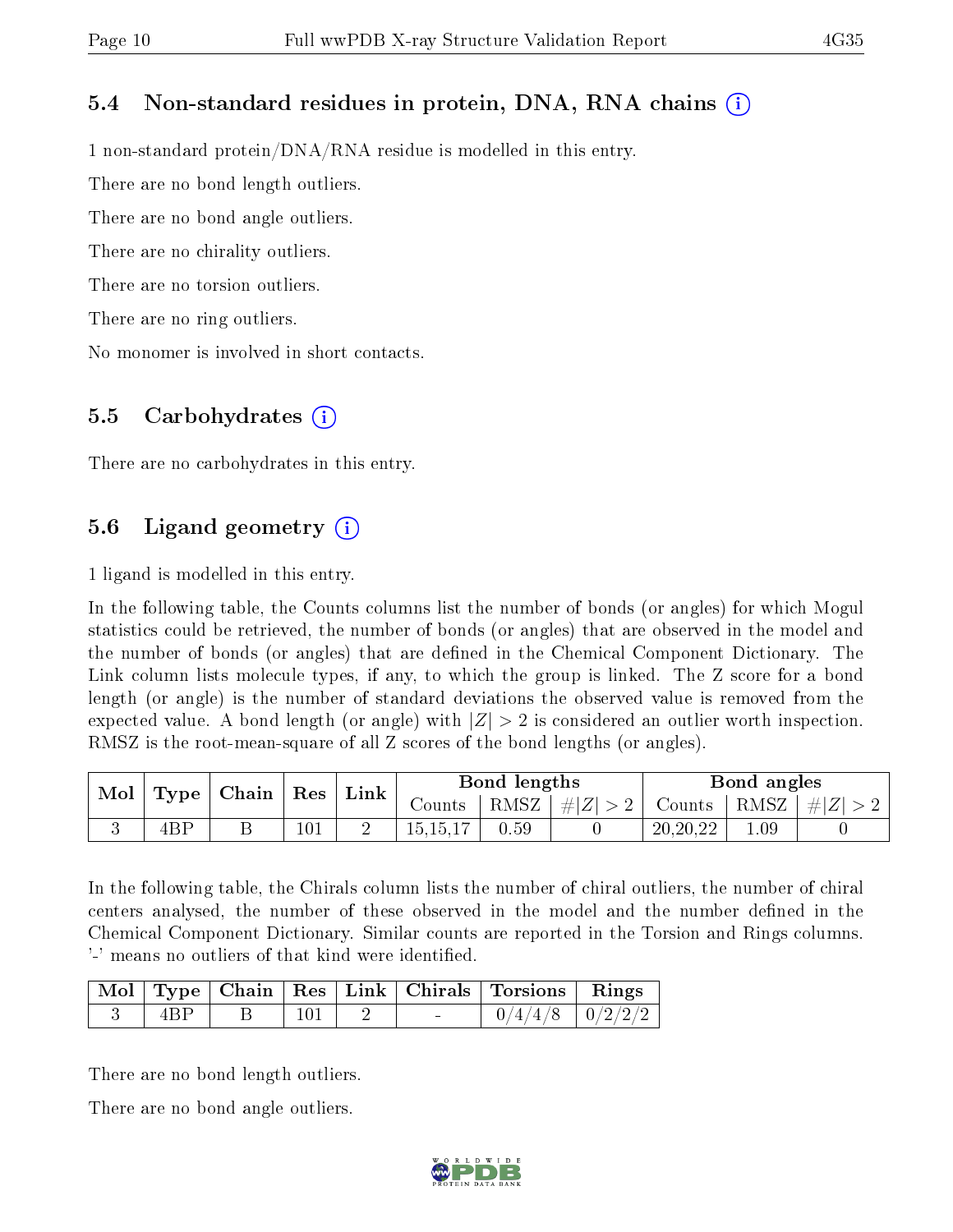There are no chirality outliers. There are no torsion outliers. There are no ring outliers.

No monomer is involved in short contacts.

### 5.7 [O](https://www.wwpdb.org/validation/2017/XrayValidationReportHelp#nonstandard_residues_and_ligands)ther polymers (i)

There are no such residues in this entry.

## 5.8 Polymer linkage issues (i)

There are no chain breaks in this entry.

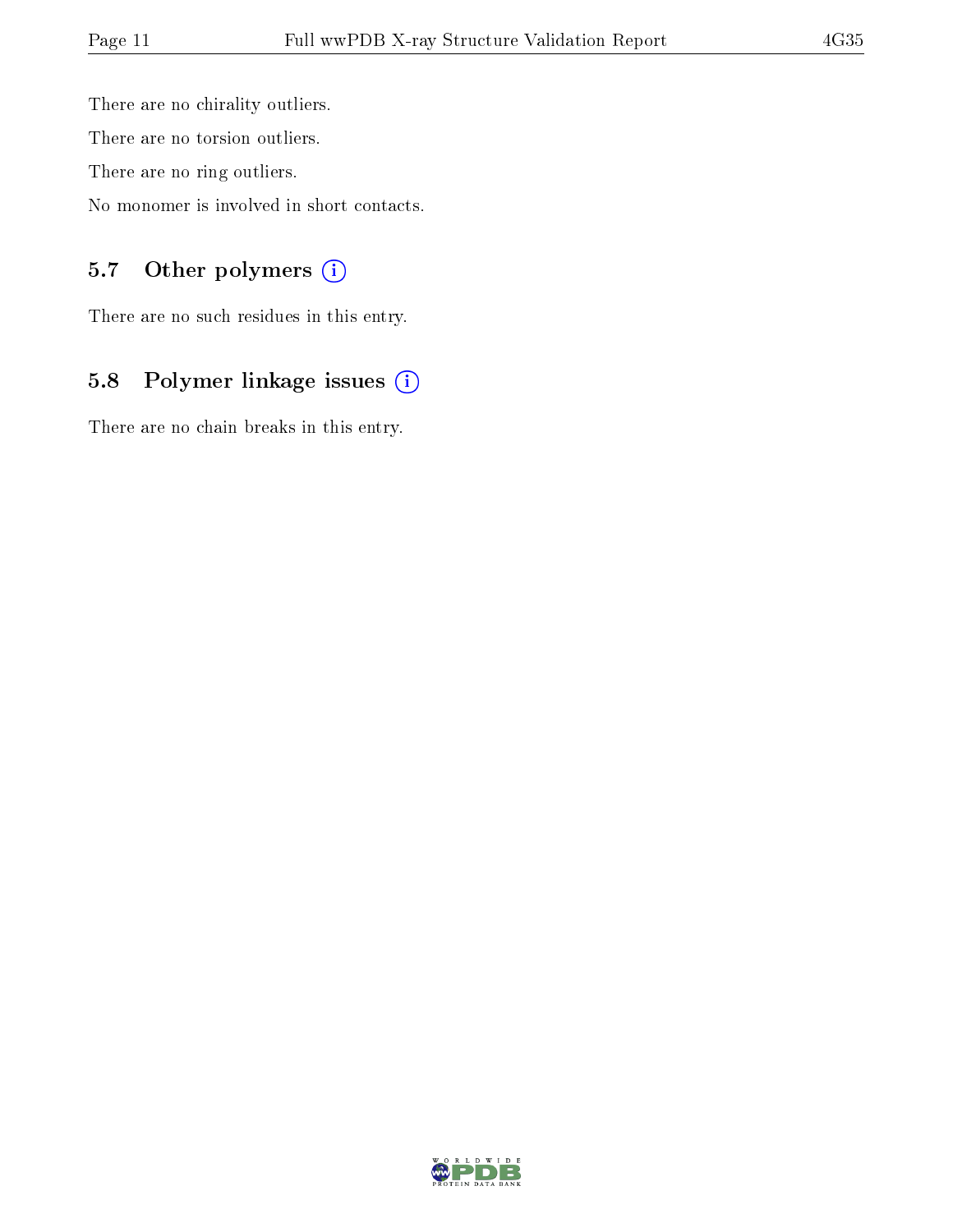## 6 Fit of model and data  $(i)$

## 6.1 Protein, DNA and RNA chains (i)

In the following table, the column labelled  $#RSRZ> 2'$  contains the number (and percentage) of RSRZ outliers, followed by percent RSRZ outliers for the chain as percentile scores relative to all X-ray entries and entries of similar resolution. The OWAB column contains the minimum, median,  $95<sup>th</sup>$  percentile and maximum values of the occupancy-weighted average B-factor per residue. The column labelled  $Q < 0.9$  lists the number of (and percentage) of residues with an average occupancy less than 0.9.

| Mol | Chain | Analysed     | ${ <\hspace{-1.5pt}{\mathrm{RSRZ}} \hspace{-1.5pt}>}$ | $\#\text{RSRZ}{>}2$ | $OWAB(A^2)$    | $\rm Q\textcolor{black}{<}0.9$ |
|-----|-------|--------------|-------------------------------------------------------|---------------------|----------------|--------------------------------|
|     |       | 129/165(78%) | $-0.15$                                               | $1(0\%)$ 86 85      | 13, 25, 48, 60 |                                |
|     |       | 18/21(85%)   | $-0.13$                                               | 0   100   100       | 16, 26, 35, 36 |                                |
| All | All   | 147/186(79%) | $-0.15$                                               | $1(0\%)$ 87 87      | 13, 25, 43, 60 |                                |

All (1) RSRZ outliers are listed below:

|  |     |     | $\mid$ Mol $\mid$ Chain $\mid$ Res $\mid$ Type $\mid$ RSRZ $\mid$ |
|--|-----|-----|-------------------------------------------------------------------|
|  | 190 | ALA |                                                                   |

### 6.2 Non-standard residues in protein, DNA, RNA chains (i)

In the following table, the Atoms column lists the number of modelled atoms in the group and the number defined in the chemical component dictionary. The B-factors column lists the minimum, median,  $95<sup>th</sup>$  percentile and maximum values of B factors of atoms in the group. The column labelled  $Q< 0.9$ ' lists the number of atoms with occupancy less than 0.9.

|  |  |      |      | $\mid$ Mol $\mid$ Type $\mid$ Chain $\mid$ Res $\mid$ Atoms $\mid$ RSCC $\mid$ RSR $\mid$ B-factors(A <sup>2</sup> ) $\mid$ Q<0.9 |  |
|--|--|------|------|-----------------------------------------------------------------------------------------------------------------------------------|--|
|  |  | 0.94 | 0.20 | 25,30,31,38                                                                                                                       |  |

### 6.3 Carbohydrates (i)

There are no carbohydrates in this entry.

### 6.4 Ligands  $(i)$

In the following table, the Atoms column lists the number of modelled atoms in the group and the number defined in the chemical component dictionary. The B-factors column lists the minimum, median,  $95<sup>th</sup>$  percentile and maximum values of B factors of atoms in the group. The column labelled  $Q< 0.9$  lists the number of atoms with occupancy less than 0.9.